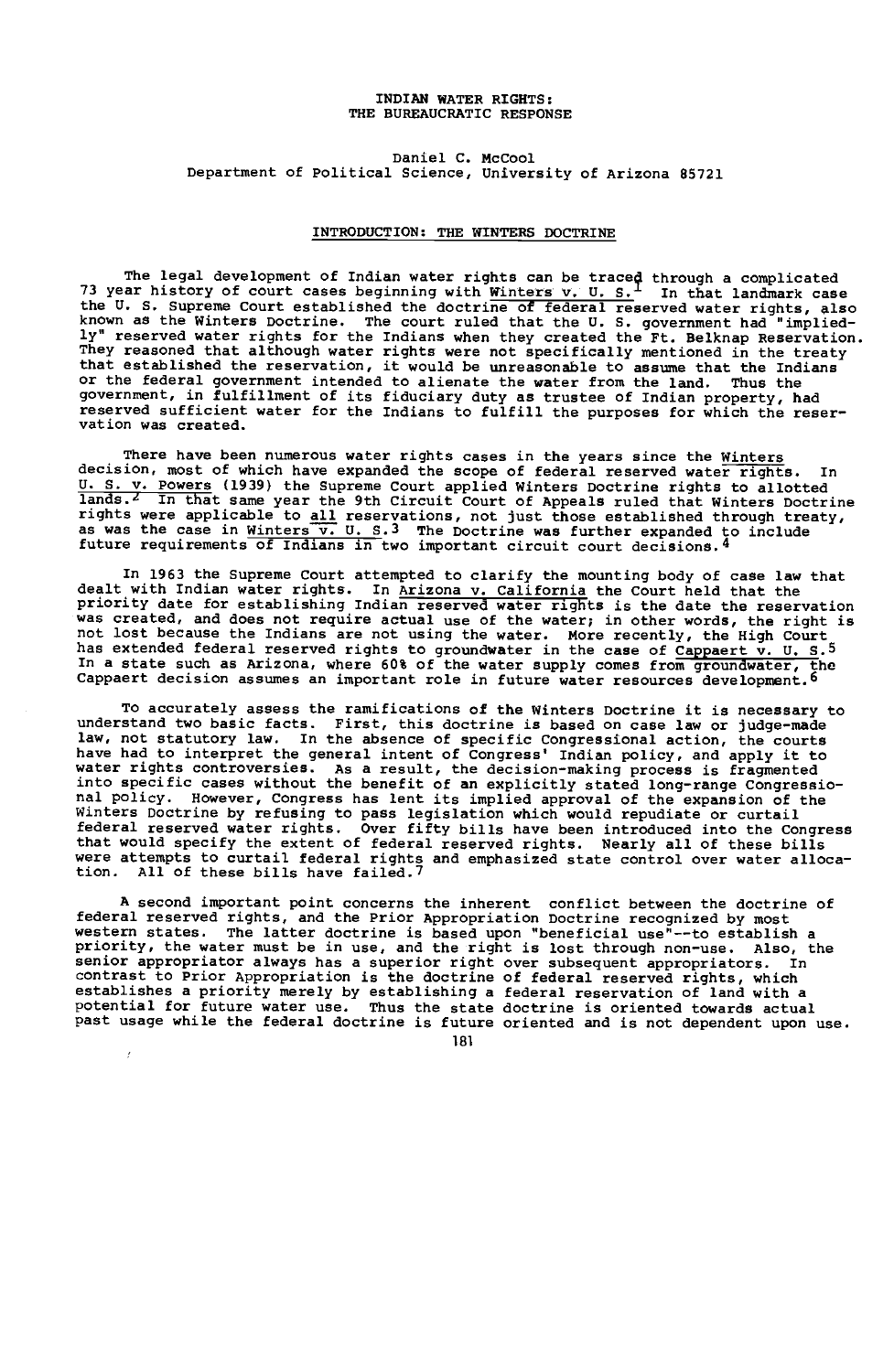The fragmented development of water rights case law, the inaction of Congress,<br>and the conflict between state water law and federal reserved rights have exacerbated<br>the difficulties associated with the implementation of In

#### THE BUREAUCRATIC RESPONSE

## The Department of Justice:

Through a series of Supreme Court decisions the federal government has been declared the "guardian" or trustee of Indian people and their property.8 The responsi-bility of litigating Indian water rights for the Indians has fallen on the Department of Justice which fulfills this role by suing on behalf of various Indian tribes. The<br>Department is required by law to file all claims in which the U.S. is a party.<sup>9</sup> There Department is required by law to file all claims in which the U.S. is a party.<sup>y</sup> There<br>have been many cases where the Department of Justice has competently, and at times<br>zealously, fought for Indian rights to water. Nearl Department acting as trustee.

While the Department of Justice has undoubtedly accomplished much in <del>chis area,</del><br>its effectiveness is limited by its multiple loyalties; the Department also represents<br>other federal interests which are in conflict with In of this is the Department's responsibility to represent the United States in hearings before the Indian Claims Commission.10 This conflict -of- interest forces the Justice Department to protect the interests of the federal government when Indian claims appear<br>to be to the detriment of that government.ll

One of the best examples of the Justice Department's failure to vigorously protect<br>Indian interests was in the case of Arizona v. California, where twelve tribes from the<br>Lower Basin of the Colorado River claimed that the ing their interests. They based their claim on the fact that the initial United States<br>petition of November, 1953, made a strong claim for Indian water rights as being "prior<br>and superior to the use of water claimed by th River... "12 This language so angered representatives from Arizona that the U. S. Attorney General withdrew the petition without consulting tribal attorneys, and removed the language claiming a prior and superior right for Indian reservations. The tribes<br>protested but the Special Master in charge of the case dismissed the motion.<sup>13</sup> Again in 1961 the Navajo Tribe filed a motion to intervene, claiming inadequate representa<br>tion, and again the motion was denied.<sup>14</sup>

Another example of alleged inadequate representation concerns the claims of the<br>Five Central Arizona Tribes to CAP water. They are requesting water from that project<br>to compensate for past failures of the federal governmen depletion, and its subsequent effects on both wells and surface water sources. For example, the Papago Tribe is suing the State of Arizona, the City of Tucson, nearby mines, and local non -Indian irrigators in an effort to win new sources of water to compensate for traditional sources. The tribe points out that these traditional sources were lost without any effort by the Justice Department to protect them.15

It is clear that the tribes have been disappointed in their "guardians" at the Department of Justice. As a result, they have increasingly relied on their own private counsel to litigate their water rights cases. For example the Papago Tribe has hired the Native American Rights Fund, as well as private attorneys, to press their claims for more water. Federal funding for outside water rights attorneys has been available over the past few years, and this will undoubtedly aid the tribes in the future in their drive to become less dependent on the Department of Justice.

# The Bureau of Reclamation:

There is an important distinction to be made between what is sometimes called "wet" water and "paper" water. Thus far this paper has discussed the latter, which refers to water rights as expressed by the courts. But you cannot drink water rights, hence the former term refers to usable water; in other words water that can de deliver-182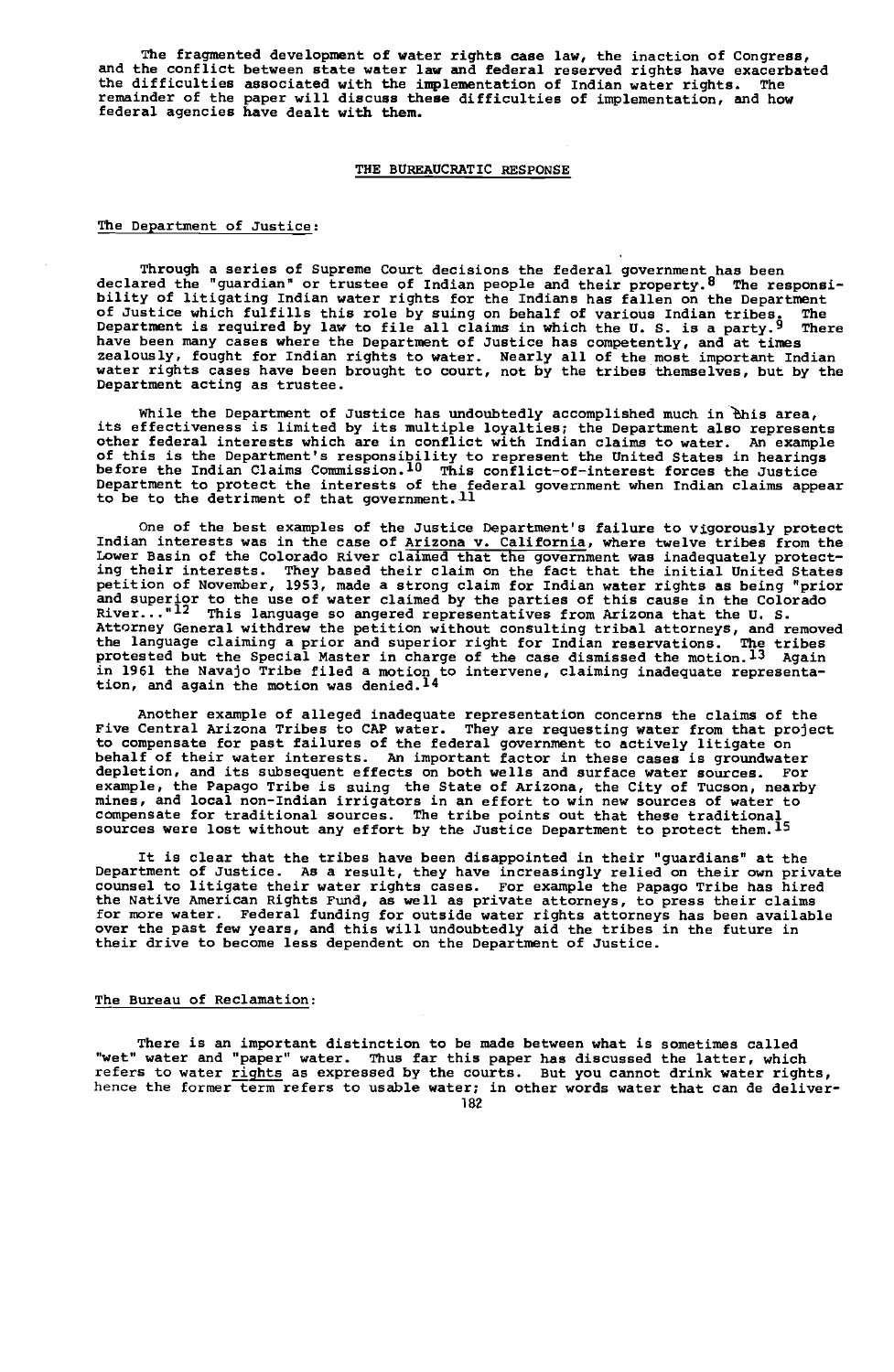ed to where it is needed. It is at this point in the process that the Bureau of Reclamation becomes an important factor in Indian water rights. The Bureau's original<br>mission was to "reclaim" the desert in l7 western states. After an initial era of<br>flourishing activity, prime irrigation projects began already developed. The Bureau gradually shifted to other activities and became the Water and Power Resources Service. While the Bureau had built many giant projects over the years that primarily benefit non-Indian irrigators, they have constructed very rew<br>projects that exclusively serve Indian reservations.<sup>16</sup> As a result, Indian tribes have had a difficult time converting their water rights into usable, deliverable water.

The Indian tribes have never been perceived as a part of the Bureau of Reclamation's clientele. Indian reservations, with their reliance on federal reserved rights, are in direct conflict with non-Indians who establish water rights under the prior<br>appropriation doctrine and comprize the bulk of the Bureau of Reclamation's constituappropriation doctrine and comprize the bulk of the Bureau of Reclamation's constitu-ency. Congress has appropriated millions of dollars for Bureau projects based on state recognized water rights. For Congress to proceed now with authorization and appropriation and the right of th<br>tion of Indian projects would require the re-allocation of water, which would deprive<br>previously built non-Indi Congress would do this. Thus, as the number of non-Indian projects increase, the less<br>likely it is that Congress will fund Indian projects that compete for the same water. As a result there is a conspicuous gap between court-mandated rights (paper water), and actual water usage.

# The Bureau of Indian Affairs:

The Bureau of Indian Affairs (BIA) was created in 1824 to aid the federal government in accomplishing two contradictory goals; to subdue the Indian (by force if<br>necessary), and to protect the Indian. These conflicting duties have never ceased to<br>trouble the BIA in the ensuing 150 years. Part of their

Although the BIA considers itself a trustee for Indian water rights, there are<br>several factors which limit its ability to function effectively in that capacity. The<br>BIA is in the Department of Interior along with the Burea other agencies whose needs often conflict with the needs of the Indian tribes. Many<br>important decisions, such as Departmental budgeting, overall policy, and western<br>natural resource development, are in the hands of the Sec often forced to compromise or abondon its goals when they conflict with powerful agencies like the Bureau of Reclamation.18

Another factor working against the BIA is the fact that it is not primarily a water development agency. While the BIA can lend support to tribes litigating for rights in court, it does not have the expertise, personnel, and experience to create large irrigation projects and push them through Congress. The BIA is sometimes placed in the awkward position of relying on the Bureau of Reclamation for technical assistance. This creates some unusual problems. For example, the two agencies have very different definitions of "irrigable acreage," which is an important variable in water allocation decisions. The Bureau of Reclamation considers the amount of "economically available" water an important aspect of potentially irrigable acreage, but the BIA prefers to emphasize other variables that are primarily concerned with agricultural<br>factors. In a project that is sponsored by the BIA, but engineered by the Bureau o In a project that is sponsored by the BIA, but engineered by the Bureau of Reclamation, the Secretary of Interior must often decide which definition to use, which often determines whether the project will be built.

A final factor that the BIA must overcome is the hostility that some tribal mem-bers feel for the agency. Many Native Americans still remember the BIA's involvement in the enormously unpopular programs of the past such as allotment and termination. Also, there is a feeling among some tribal members that any form of reliance on the<br>BIA impedes the movement toward self-determination, and results in continued dependence<br>on the federal govenment. Even the best intention suspicion.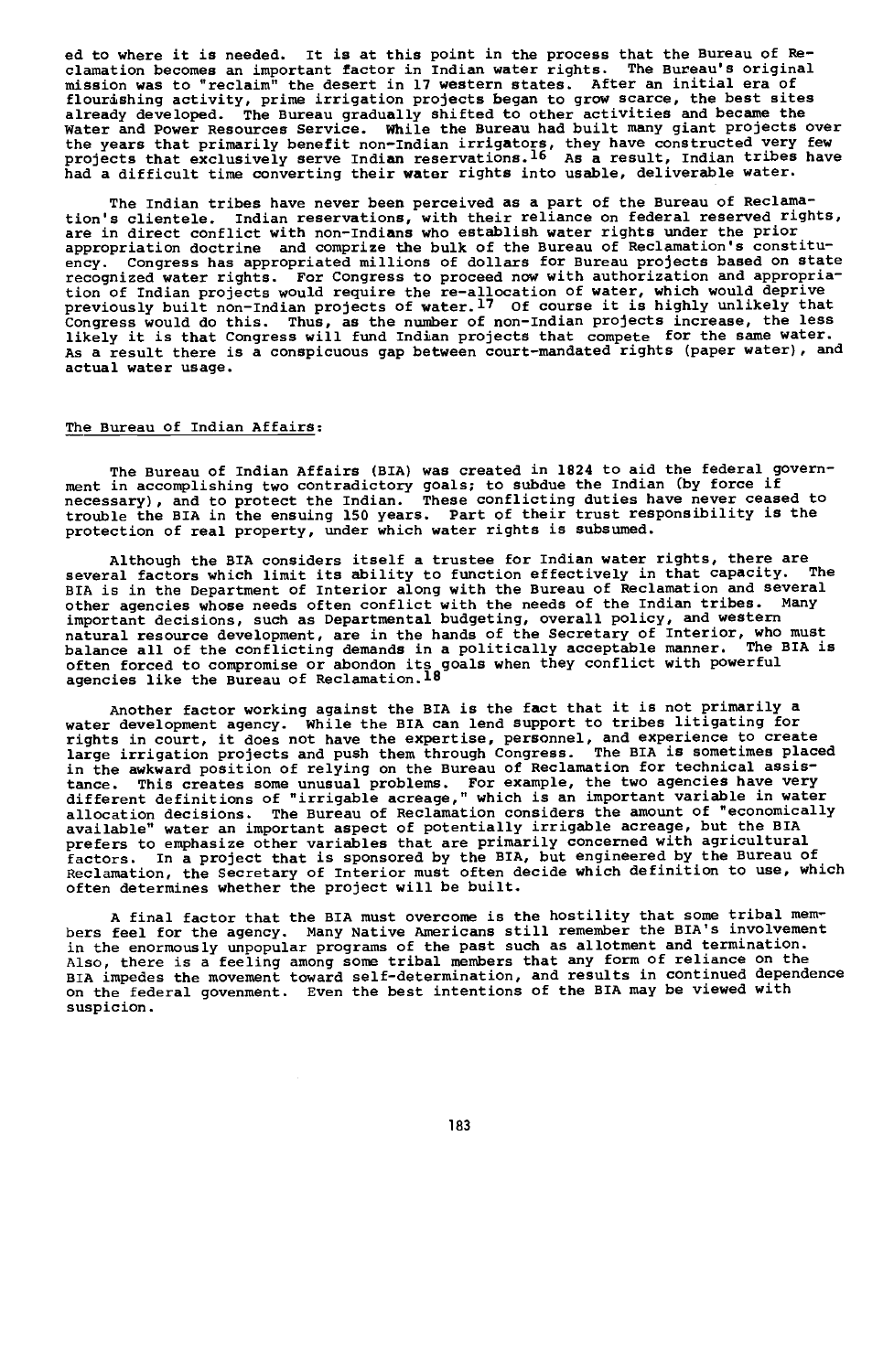## CONCLUSION

In the past, Indian tribes often lacked the organization and political resources necessary to effectively influence water allocation decisions. The tribes relied upon the federal government to protect Indian resources as a part of the government's trustee responsibility. But in recent years tribes have developed into a politically viable force. With increasing sophistication they have demonstrated their ability to compete in the policy -making process. Although Indians are not numerically strong (140,628 live on reservations in Arizona), reservation lands hold approximately a third of the nation's recoverable low sulfer coal, half of the country's uranium<br>deposits,<sup>18</sup> and last but not least, substantial claims to water resources (at present<br>they control about 30% of the water in Arizona<sup>19</sup>). opments that could result from the increased political power of the tribes which would impact upon the three agencies that deal with Indian water rights. Each agency will be discussed below.

The Department of Justice. Indian tribes will undoubtedly continue to hire their own attorneys, but this does not necessarily relegate the Justice Department to a position of secondary importance. Increased tribal activism in the courtroom may serve as an incentive to the Justice Department and ultimately open up many new channels of litigation. Also, by remaining involved in Indian water rights litigation, the Justice Department can maintain at least some influence over tribal decisions in this area.

Another important factor is the result of recent court decisions which allow for concurrent federal and state court jurisdiction in basin-wide water rights controver-<br>cies.<sup>20</sup> Since state courts have traditionally been hostile to Indian rights-and Since state courts have traditionally been hostile to Indian rights--and therefore federal rights--the federal government, acting through the Department of Justice, will undoubtedly want to maintain an active part in Indian water rights decisions which could ultimately have an impact on federal reserved rights on other forms of federal reservations such as national forests and parks, and military installations.

The Bureau of Reclamation. In the future, Indian tribes may become an important constituency of the Bureau of Reclamation. If Indian water rights become sufficiently legitimized through either congressional legislation or continued court action, the possibility of large Indian irrigation projects might become more attractive to Bureau planners looking for new potential project sites.

One stumbling block to Bureau of Reclamation participation in all-Indian projects in the past has been the Bureau's methods of cost -benefit analysis. All projects must produce a positive cost-benefit ratio to be considered acceptable. But this criteria often works against the possibility of a reservation project. First, reservations were usually carved out of the least desirable land and thus require a greater capital investment to make them productive. Second, many of the benefits that would accrue<br>from an on-reservation project--increased tribal independence and other cultural and social variables--cannot be measured by traditional concepts of cost-benefit analysis.

However, future projects may be intended as a compensatory mechanism (to right past injustices) rather than economic profitability. With appropriate congressional authorization, this could free the Bureau of Reclamation from the requirement for a positive cost -benefit ratio. The Ak Chin Settlement Act is, in many respects, an example of this type of project.

The Bureau of Indian Affairs. It is difficult to predict the ultimate impact the self-determination policy will have on the Bureau of Indian Affairs. The agency will<br>probably continue to fund studies that the tribes can use in water rights litigation,<br>but beyond that the BIA may be hesitant to try to " implement their decisions after the tribes have made up their own minds concerning tribal priorities. This could create a positive healthy working relationship between Indian peoples and its federal "guardian," the BIA.

In sum, the present situation--and the potential for future developments--in Indian water rights is probably best explained by the following statement from the 1977<br>Report from the Arizona Academy; "All other water conflicts and disputes pale into<br>insignificance compared to the potential effects In